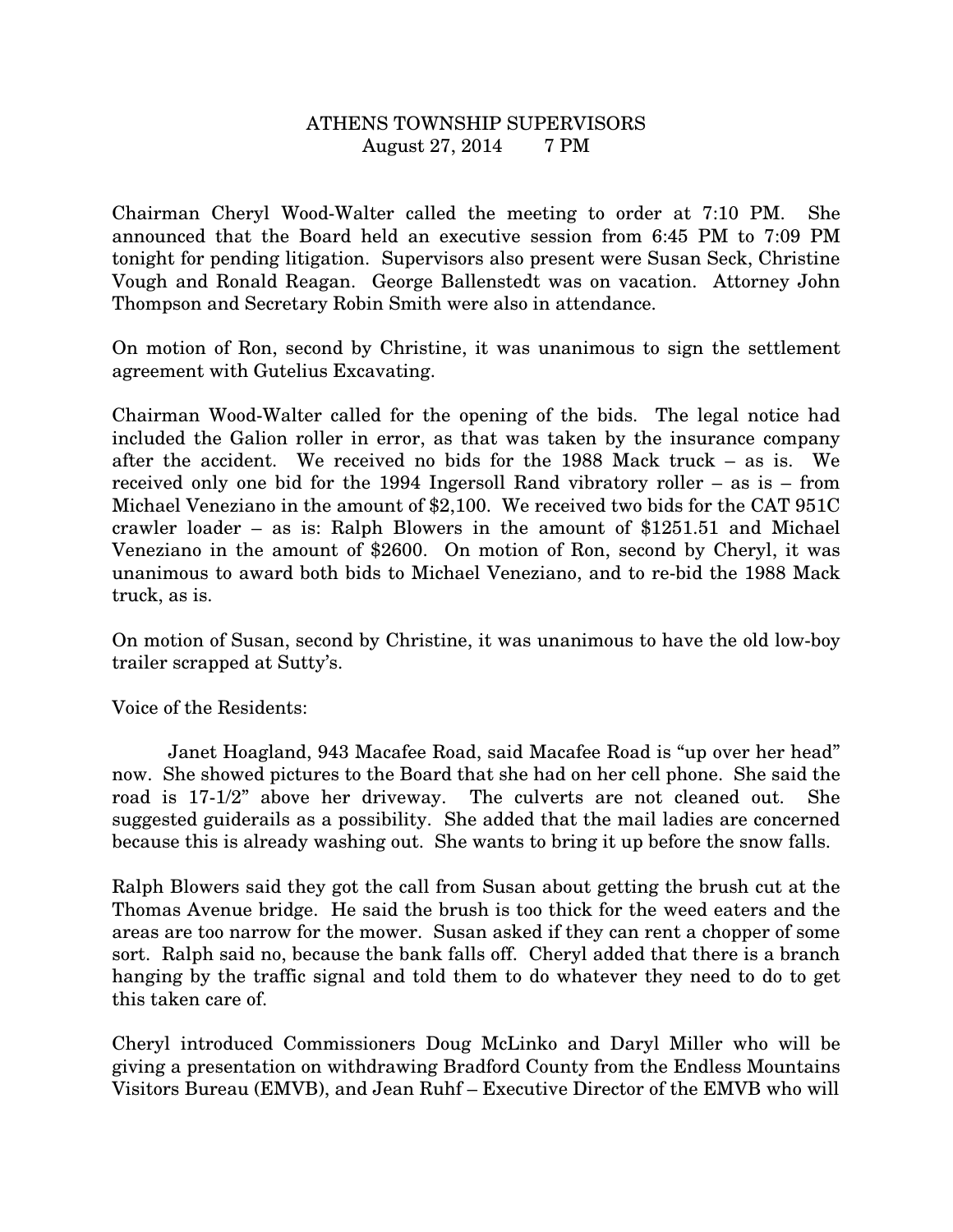Page Two Athens Township Supervisors August 27, 2014

give a presentation on all that EMVB does for us. Doug started by saying he will give his presentation and will be happy to meet with any of the supervisors individually to discuss any questions or concerns.

Doug said we collected \$410,327 last year in room tax for Bradford County that we gave to EMVB. He said we just want to withdraw the money from EMVB, not withdraw from the bureau itself. Sullivan County collected \$23,000, Susquehanna County \$191,000 and Wyoming County \$192,000. You can see Bradford County contributed the lion's share of the money. Room tax funded grants for Bradford County non-profit businesses in the amount of \$99,067, and this will continue. The remainder of the funds is used by the EMVB to promote all 4 counties. We want to use that \$400,000 for just Bradford County and assure that ALL businesses in Bradford County are represented – all 4 corners of the county. It's not about punishing the EMVB, it's about using OUR resources in a more efficient way, to allow us to have one paid, full-time employee and an executive board. EMVB has been around for 53 years and has worked on paid memberships up until 2002 when the room tax was implemented. Doug stated he was against the room tax when it went in, but that was because he didn't understand it.

Doug said 40 other counties run their own visitors bureaus – out of 67. Bradford County contributes over twice as much as everyone else, but they all get equal representation. EMVB only has their members on their website. What about all the hundreds of other small businesses – shouldn't they be a part of this as well? In our plan, everybody will be represented. This is the right thing to do.

Daryl Miller stated that 'we', as Bradford County Commissioners, feel we have a fiduciary responsibility to spend Bradford County tax dollars wisely. EMVB has been in business 53 years and has been marketing us as a region. We are the largest county in that region, and we pay the largest share of the room tax. What we've gotten for that investment is that there are over 37 places to stay in Bradford County. Only 9 or 10 are listed. There are only 5 restaurants listed on their website for Bradford County. No grocery stores, no convenience stores. If you're an out-of-towner and you look on their website and see we have no gas, and no grocery stores, are you going to come here? Those of us who live here understand, but we're marketing to people from outside and we have to try to bring people in. You've gotta entice them to come here.

Daryl said there's all sorts of talk going around, that we don't have a plan, but we're going to create a board that will be responsible to market Bradford County tourism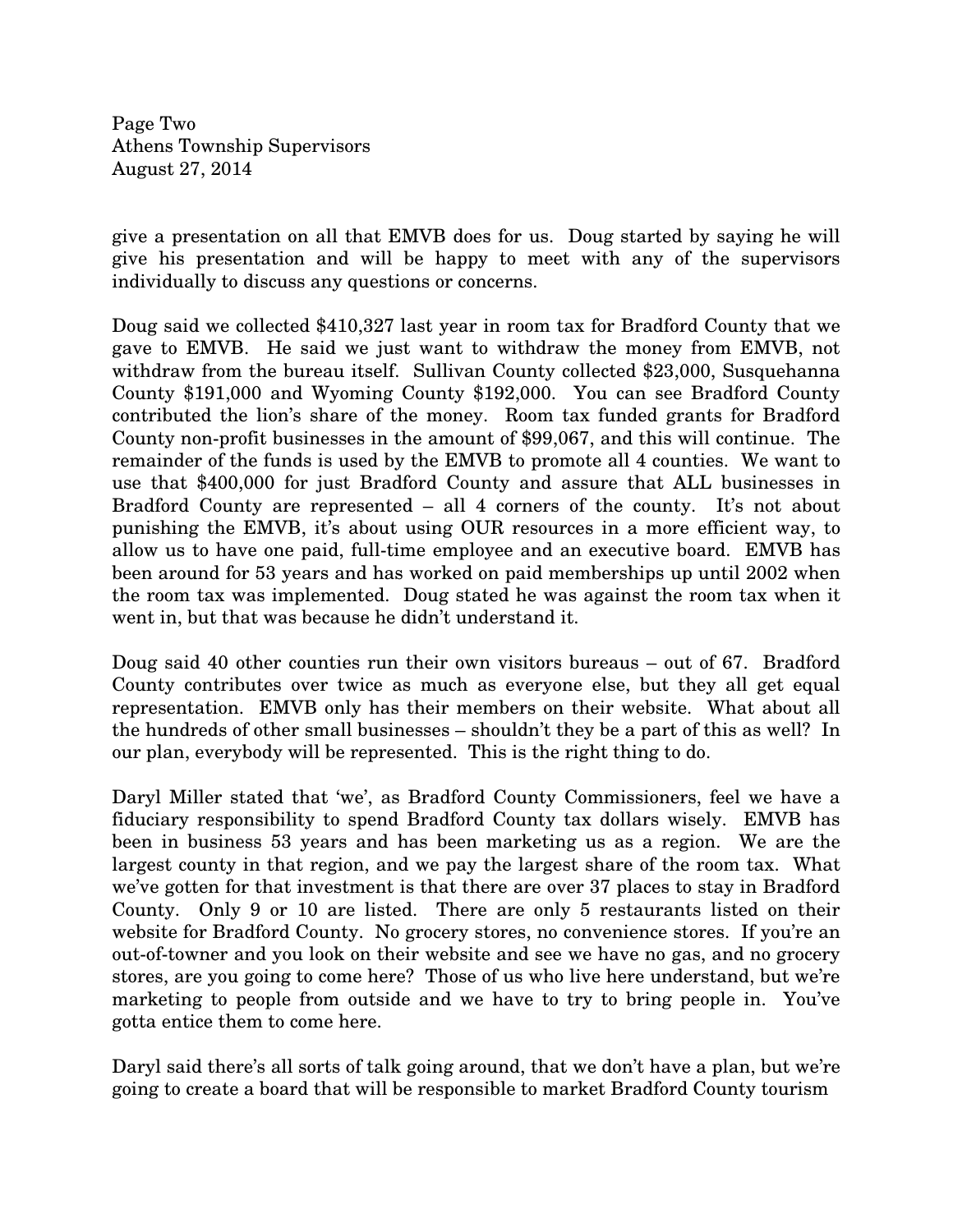Page Three Athens Township Supervisors August 27, 2014

and other businesses so that people who visit here will want to come here and live here and work here. We're going to get all the stakeholders in one room, ask for input and find out what's best for our county and we'll move forward. We want to use that money to benefit Bradford County and businesses who rely on this for their livelihood. We ask you for your support.

Jean Ruhf spoke for Endless Mountains Visitors Bureau, the designated tourism agency for Bradford, Sullivan, Wyoming and Susquehanna Counties. On July 9th a resolution was sent out by the Commissioners to the municipalities asking them to adopt it to take Bradford County out of the EMVB and let them establish their own agency just for Bradford County. This mailing had a lot of inaccurate information in it and she hopes this will stop tonight, as everything I will be saying will be backed up by documentation I have with me. We have been the tourism agency for Bradford County for 53 years. It is only now that we have to defend what we have done and what has been effective to bring people to Bradford County and all the Endless Mountains. It's been said that membership dues is what the EMVB has been run off of. Membership was and is very important to us, but it has never been or will be enough to run a bureau. Today we are at an all-time high with our membership. Last year EMVB decided to do away with municipal appropriations. Jean said even if Bradford County pulls out of the EMVB, they will still have members from Bradford County who will retain their membership, but pay a higher membership fee as others outside of the EMVB. They will receive the same attention as everyone else.

Jean showed a map of the EMVB region that is included in the center of their Visitors Guide and then showed a map without Bradford County in the picture to show what will remain if Bradford County pulls away. EMVB's work will go on if Bradford County pulls away, but they will only market Sullivan, Wyoming and Susquehanna Counties as the Endless Mountains region. It has been said that Bradford County sends their room tax dollars 60 miles away. There was a special committee set up to determine the location of the Endless Mountains Visitors Center and office. It was chosen on traffic counts of people coming into our region. When voted upon by the board, there was representation on the Board from Bradford County, and a Bradford County Commissioner, and it went through unanimously.

A few years ago when our Board was hearing rumblings that Bradford County was considering pulling away, we met with the three commissioners. We were told we weren't doing anything wrong – we were doing a good job. We asked if they wanted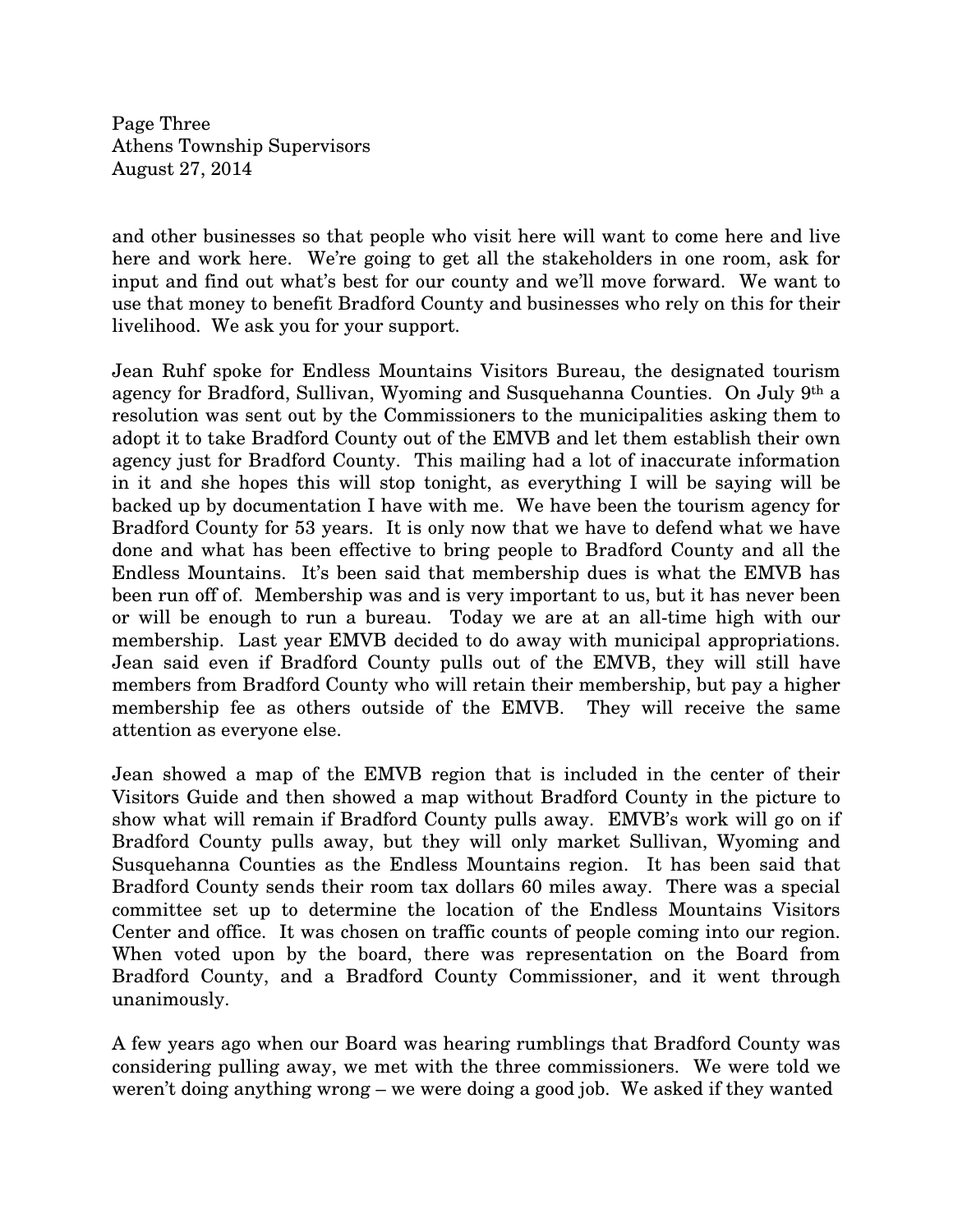Page Four Athens Township Supervisors August 27, 2014

an office in Bradford County and they said it doesn't matter where the office is located as long as the information is getting out. It sounds great on the surface to take the Bradford County money and spend it on just Bradford County, but our organization was founded to provide a cost-effective approach for the 4 counties and to promote the "Endless Mountains" brand and region.

Questions were raised about the Bradford County grant program. Last year Bradford County collected \$404,000 in room taxes. The inaccurate information that is being said is that Bradford County only received \$98,000 in grant funds, when in reality \$121,370 was put into a restricted account for Bradford County grant programs. The actual total of room tax grants that were awarded last year were \$99,047, which was decided by the Bradford County Room Tax Committee. The remaining money still stays in the Bradford County grant account. EMVB does not determine who in Bradford County receives a grant or how much. That is done by a committee designated by the Bradford County Commissioners and includes Commissioner McLinko. Questions were also raised if the requirements of the grant program will change. I cannot answer that for Bradford County, but the money collected can only be used for tourism as listed in the legislation. In the packet of information I gave everyone tonight, a copy of the legislation is in there along with a letter from the PA Association of Travel and Tourism which goes over how that money can legally be spent.

It is implied that Bradford County has a bad reputation because of the gas industry. This is how we portray the Endless Mountains (showed pictures). These are the images we are putting out there on a daily basis through our marketing and sales efforts. It has been said that the only way the hotels are going to be full is if the price of natural gas goes up. There is a lot of development in Bradford County, but the number of hotels that have been built far exceed the demand. Yes, when the gas industry first came the rooms were in high demand, but the wells are drilled and the infrastructure is in place. Even if the price of natural gas goes up, occupancy will never be at what it was at the height of the drilling. What is needed now are other reasons to visit. Being a part of a REGION gives people more reasons to come and stay in the hotels. We hired a sales consultant a few years ago. We are out there promoting this region as a vacation destination, a reunion destination, a meeting and retreat destination and a wedding destination. We are doing shows to get buses and large groups of travelers here as well as the AAA offices both in the US and in Canada. We are working with travel writers to do stories about our area. We recently had a Toronto journalist come through and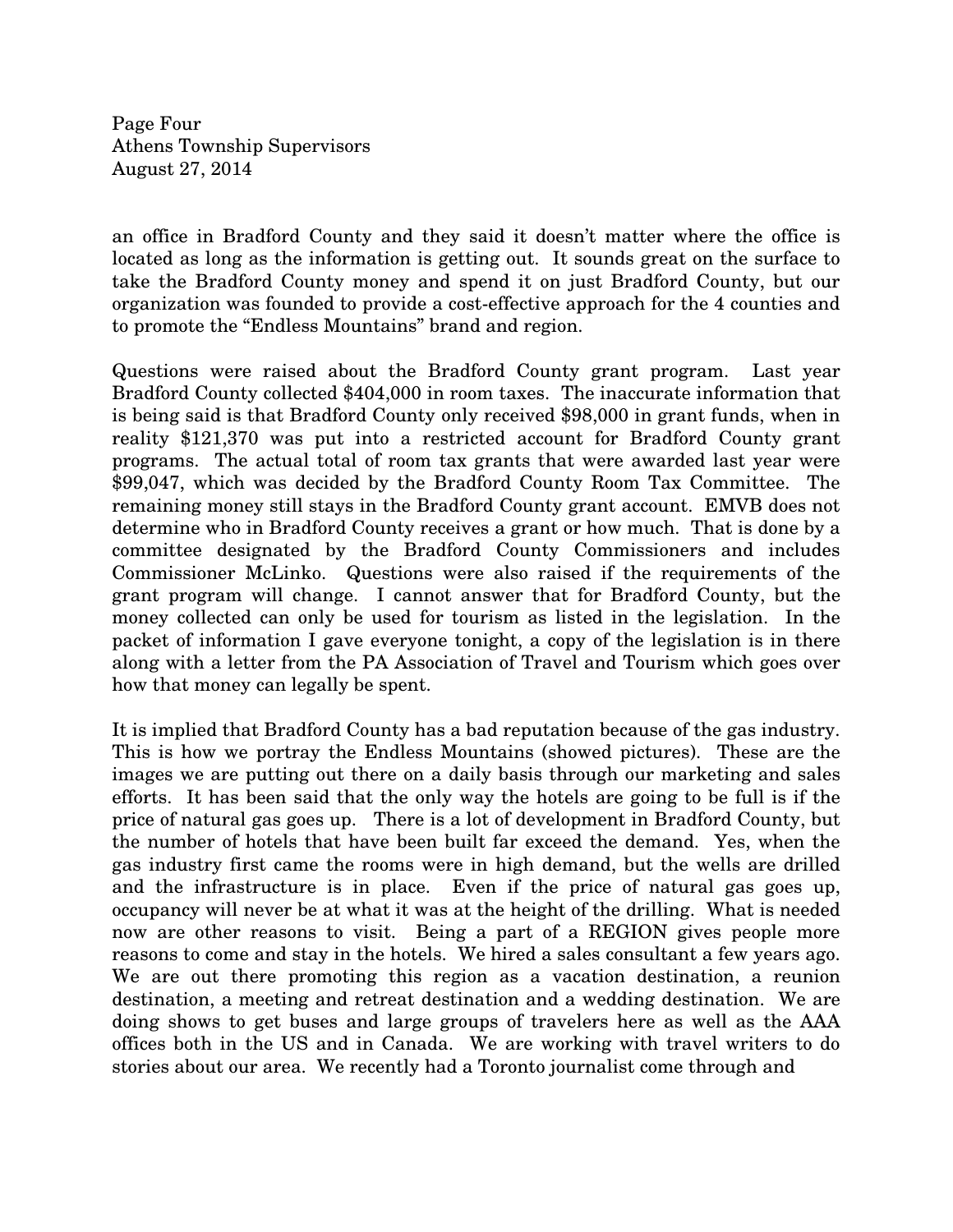Page Five Athens Township Supervisors August 27, 2014

write a story about the wineries and breweries. We have another from Ontario coming to write about the French influence in Bradford County.

What will the new organization do for Bradford County?? If you listen closely to what is being said, Bradford County was told by their solicitor they cannot form an organization, they cannot create this organization, and that they have a plan but they can't enact it until they get 51% of the vote. All this is true. They cannot ENACT the plan, but they can SHARE the plan. How can you as elected officials vote for something you don't know? The Commissioners have been saying all County Chambers of Commerce are on board with their plan. That's not true. I will ask you contact your own chamber and see if they are behind pulling away from EMVB. What I've been told is they cannot side with Bradford County until they know what the plan is.

What will the structure of this new tourism agency be? They say they will have one employee. If that is the case, it will be the ONLY tourism agency in the state that will have only one employee. Even Potter County has gone from one employee to two. Bradford County has a lot more going on.

What will Bradford County's 'brand' be? You will no longer be part of the Endless Mountains. Immediately you have two hurdles to overcome. Bradford Co., PA? Bradford Co., FL? Bradford, PA in Tioga County? A new branding of Bradford County will be very hard to explain to anyone outside the area. Even people in Harrisburg and Lancaster think that Bradford County is in northwest PA. It is being proposed that people in Wyalusing don't know what is going on in Canton, etc. – I agree, but this is not tourism. This is not what room tax money can be used for. It does not bring new money into the region. It recycles a limited amount of money already here. This is why the EMVB was created.

Will this new plan or organization have a Visitor's Center? Produce an annual guide? An annual calendar of events? Will it have members? How will it be governed? All those answers should be known before you decide to end your relationship with the EMVB. When first proposed, the Commissioners said they had nothing against the EMVB or the job we were doing, but it was all about the money. I am here to tell you there is more to tourism than the money. It is about the brand. It is about the small businesses. It is about making a sound decision. You need to be able to compare apples to apples – what EMVB does for Bradford County vs. what the new agency will do. It's impossible to do that without a business plan or an outline.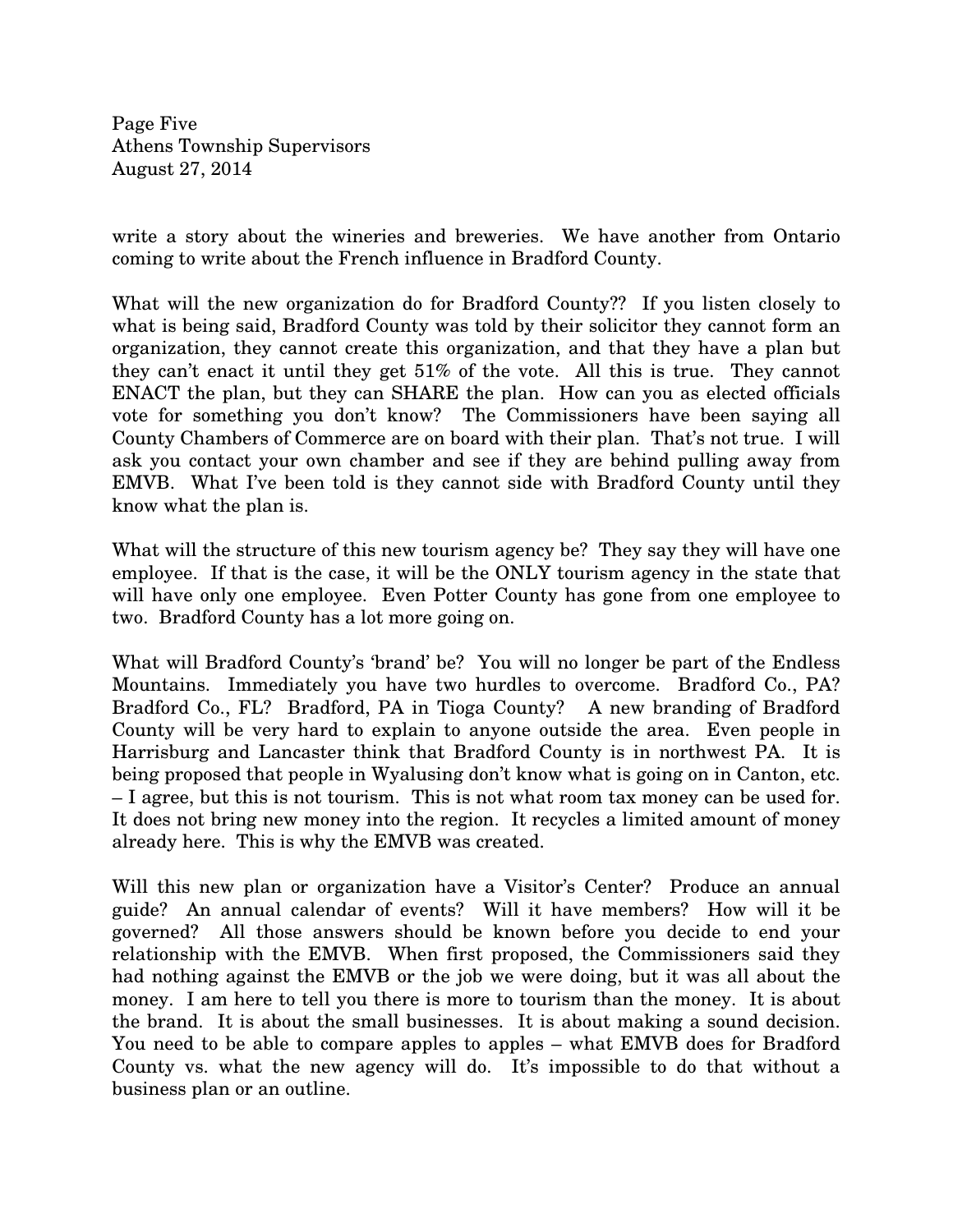Page Six Athens Township Supervisors August 27, 2014

It's also being said other counties in our region are watching what is going on and may possibly also pull away. She has correspondence that shows that they intend to stay with Endless Mountains. Even if a municipality has approved the Commissioner's resolution, it can be rescinded and another resolution adopted to stay with EMVB. I speak for myself and the Board of Directors in that we welcome the opportunity to work with the County Commissioners, the Chambers and the local businesses to build a stronger tourism agency as opposed to working in opposite directions. If changes are needed to keep Bradford County a part of the Endless Mountains Visitors Bureau, why not bring them to our Board – the one that Commissioner Miller sits on – and at least give us a chance. I ask you to keep the EMVB functioning as the tourism agency for the entire Endless Mountains region, including Bradford County.

Ron asked Jean that with the amount of hotels that are going up in Bradford County, will there be more money coming into the grant program? Yes – 30% or whatever funds are collected goes into the grant program. If you look in your packet at the sales report, because of the amount of rooms in Bradford County they feel the new person they have brought on board is doing a great job selling the region, and Bradford County. 30% of the money goes to the grant program and the 70% goes to EMVB per the agreement with Bradford County. That can change.

Ron asked who sits on the Board. Jean said 4 business owners, 4 people representing tourism, 1 County Commissioner from each county, 3 'at-large' positions: a representative from Northern Tier Regional Planning and Development, Endless Mountains Heritage Region and the Lycoming State Forest.

Cheryl said she has a couple questions for the Commissioners. She said Daryl stated that he has a fiduciary responsibility, but a couple things strike me with that. The by-laws for EMVB state that if you sit on the committee and you don't show up to meetings, the commissioners can remove you for not coming to the meetings. But yet you as public leaders, have not been going to those meetings. If you don't go to the meetings, you're not representing Bradford County. The room tax is not new. Now there is this big pot of money, - this is just my opinion - but it's like you want to take your money – 'take your toys and go home'. We don't want to talk to anyone with constructive criticism as to what we'd like to see, we don't go to the meetings, we don't go to the Bradford County subcommittee meetings, we don't renegotiate the percentages the County has put in… This is your fiduciary responsibility. You GO and you say we've got more hotels now or go through whatever the process is. Maybe the numbers have changed since the decision was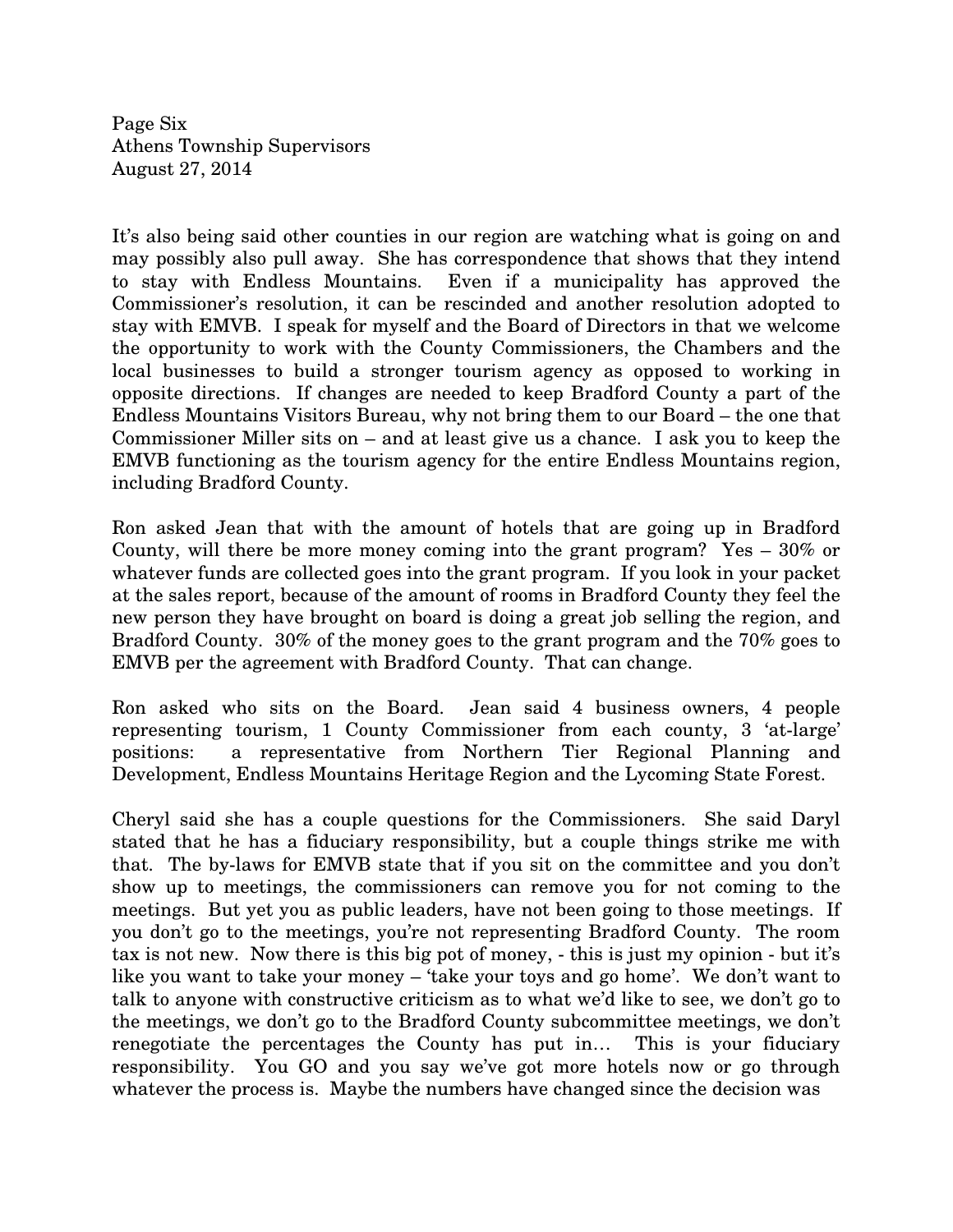Page Seven Athens Township Supervisors August 27, 2014

made to locate in Tunkhannock. You haven't gone to the meetings to even discuss this. If you have meetings where no one comes, or an election day where no one votes,… but afterwards everyone complains. That's not constructive – it doesn't help our government. We look at this as Athens Township and all the hotels here. We have people coming through here all the time. If I go to the website, it shows Bradford County events. I don't know why this needs to be reinvented. From what we hear tonight, there has not been any kind of outreach to EMVB, yet now you want to reinvent the wheel. One employee cannot handle this. I travel a lot, and I'm also a teacher who teaches people how to find information. The information is fine on the website, and it's easy to find. I'm a little reluctant, because I don't think government should always be taking on more things. We have enough to do governing. Why haven't you been going to the meetings?? Why haven't you been renegotiating some of these issues?? Why are you delving into this now, when this is not a new thing?

Daryl said he sits on the EMVB board. He sat in on meetings for 1-1/2 years, but he's just one Commissioner on the board. He can't change anything – he's just one vote. We want to take this money and promote Bradford County. We are not going to reinvent the wheel. There are already 40 visitors bureaus that are just one county. We may have to look at the number of employees. We may have to hire a consulting firm to get a brand all in place.

Doug said the County is not doing it. They will create a board. He has lost all faith in EMVB. The County needs to have a vested interest. It's time that we take control of our future.

Cheryl stated that Daryl said one vote doesn't count, yet you are going around to all the municipalities for their "one vote". We will vote, and our one vote will count. Why weren't you attending the meetings? You need to look at the bigger picture. I don't know Minnesota. I don't know the county my cousin lives in, in Minnesota. I'm going to look up the town, or an event, or a region, and I know that will be linked to something larger. I think it's great that you want to promote our county, but I'm not convinced we should be going alone. You still have to hire an outside consultant – how much will that cost?? You say you have a plan, but I don't even see a flow chart, and I'm concerned.

Susan agrees there's not a lot of 'the Valley' in the booklets. She thinks EMVB has a little more responsibility to include all businesses including the small businesses.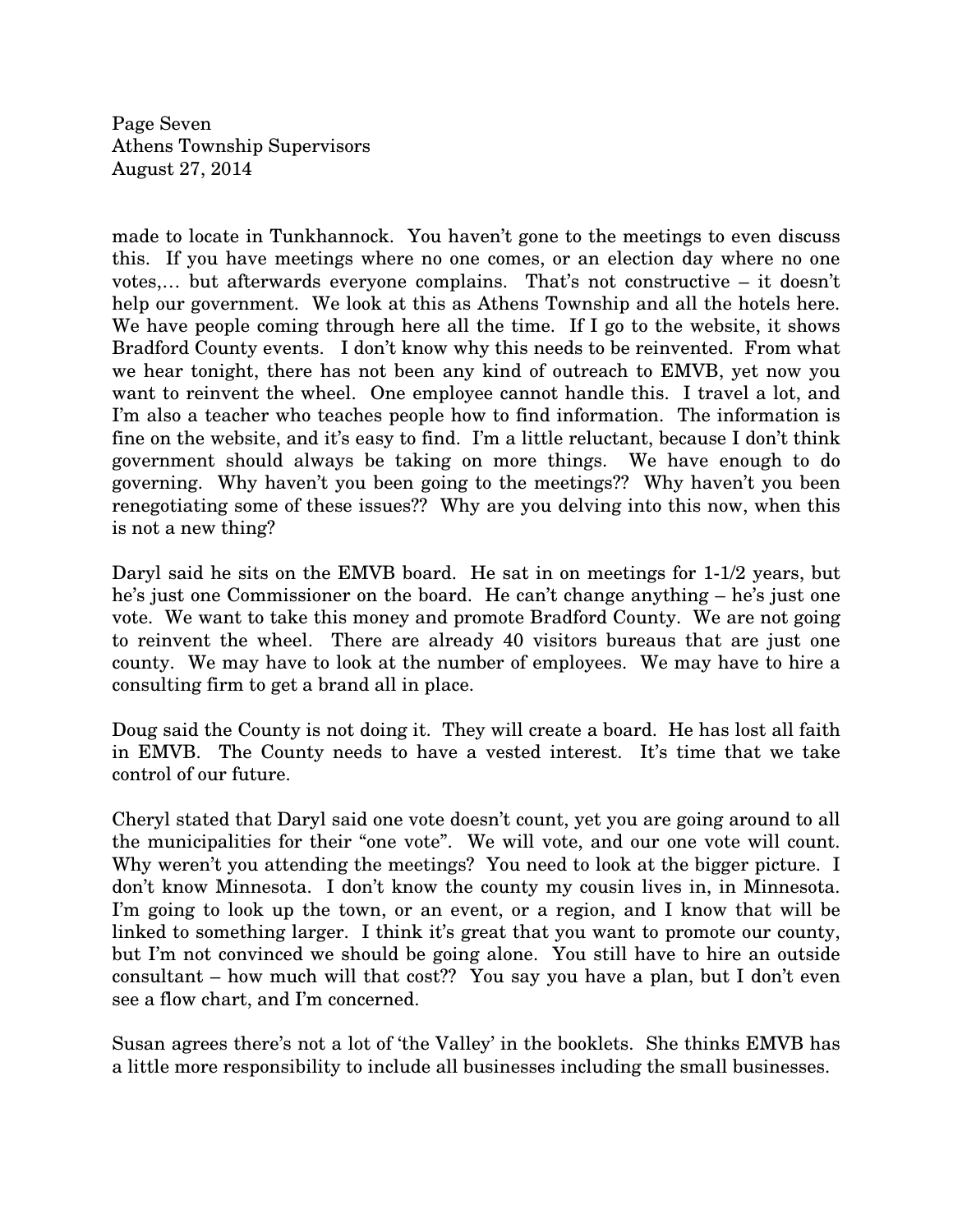Page Eight Athens Township Supervisors August 27, 2014

Jean said EMVB has reciprocal memberships with those who are members of the Chambers. All lodging will be represented. Jean added that there has been no representation at their board meetings since January of 2013. EMVB has not been asked to do anything differently. Starting up a new organization takes years to establish. EMVB now has 3 people in the office. They have bus tours coming in – some for fall foliage. For Maple Weekend.

Ron asked about the listings in the brochures. Jean said the Guide to the Endless Mountains is for members. The Calendar of Events is a free publication and anyone can list their events in that. They just go on the website and enter their event. You also don't have to be a member to be listed on their website. Every business can have a free line listing on the website. EMVB also advertises in national magazines, does press releases, etc.

Chuck Howard, owner of Sugar Creek RV Park, said his business has become a regional business and that was made possible by the EMVB.

Danny Stark of Clinton Street asked why everyone isn't mentioned in the brochures. Jean said that can be brought to the Board by our Bradford County representatives.

Dan Burgess said he owns a well drilling business. He has had contact with a lot of people who come to build hunting camps. He sold the business to his son 10 years ago and started a business selling sheds. He said Bradford County has been very good to him. He has been in other states and has heard people talk about the Endless Mountains. He has been blessed to do a lot of traveling. He has heard a lot of talk about the Endless Mountains Region.

Ron made a motion to NOT pass the Commissioner's resolution; and recommends we stay with the Endless Mountains Visitors Bureau. Cheryl seconded the motion. Ron and Cheryl voted yes, Susan and Christine voted no. The vote is a tie, and the motion fails. Cheryl said we will have to revisit this at another time.

Clif Cheeks presented the Sayre Health Care Center, LLC Phase II land development on Keefer Land. This is a 40-bed expansion to their 50-bed Phase I project. All deficiencies have been met. John Thompson and Ed Reid have reviewed the stormwater agreement and are okay with it. On motion of Ron, second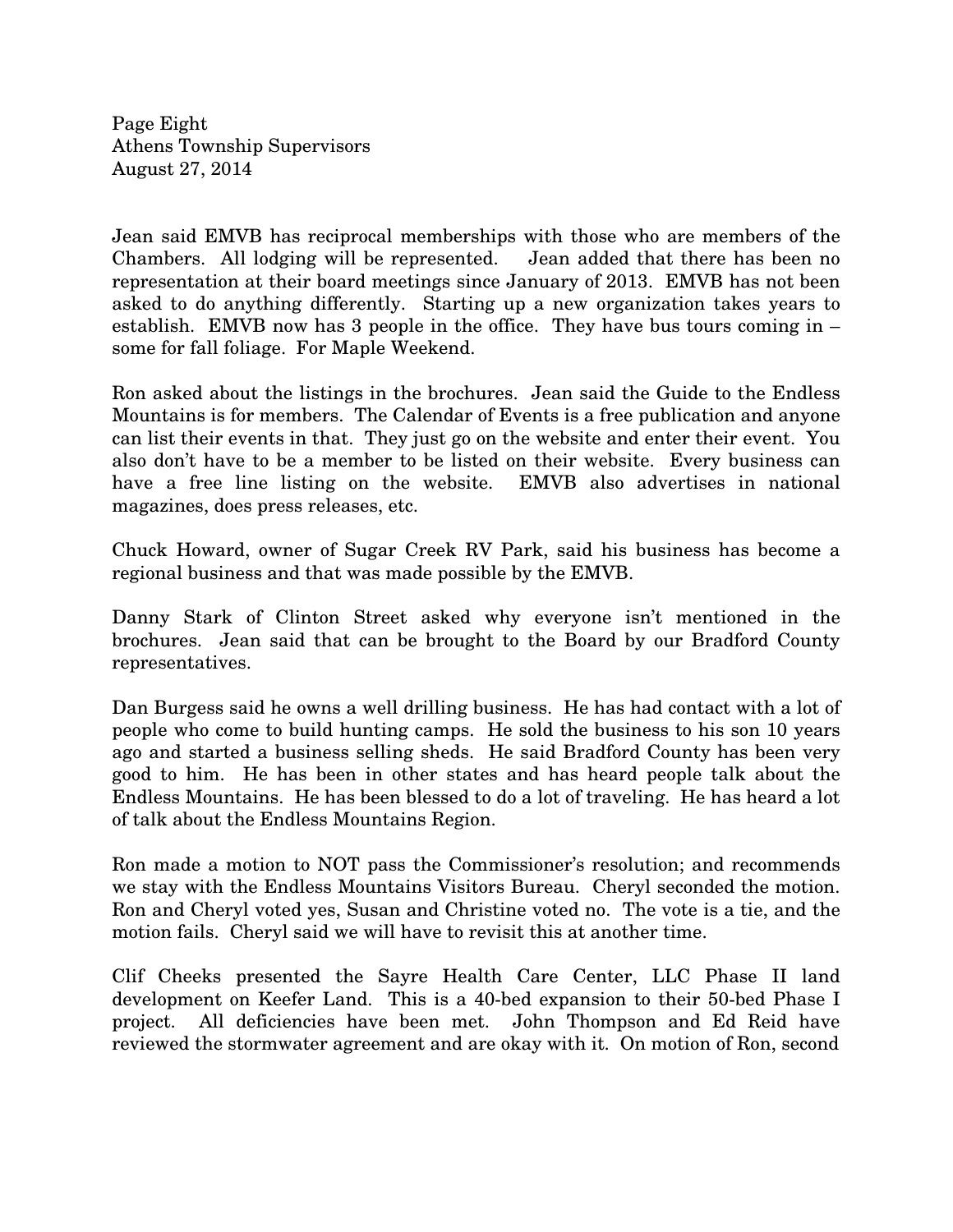Page Nine Athens Township Supervisors August 27, 2014

by Susan, it was unanimous to grant preliminary approval only to Phase II; to approve the stormwater agreement and have Cheryl sign the agreement.

Next was the George/Michele Owczarski 2-lot subdivision for a lot addition on Wolcott Hollow Road, Lot A to become part and parcel to the adjacent lot of Jason E. Kellogg. There were no deficiencies. On motion of Cheryl, second by Ron, it was unanimous to grant preliminary and final plan approval to this subdivision.

On motion of Cheryl, second by Christine, it was unanimous to accept the withdrawal letter from Dresser Rand for their proposed land development in the Valley Business Park.

Last month we had approved a reduction in the bond amount for the Walmart project. Robin has received the necessary paperwork and Cheryl signed for the Board.

Ron advised the Board that we have started getting the completed surveys back that were sent out for the Comprehensive Plan.

Richard Bean reported for the Parks and Recreation Commission. They have not heard from the Fish Commission on their grant request. They will work on the fencing along the south side of the Jim King Memorial Park over the winter. Another trash can has been ordered as well. Richard has found a couple more grant sources, one of which is Land O'Lakes. This requires a sponsor. Ron Reagan is with Land O'Lakes and has agreed to be the sponsor. The grant submitted to M & T was denied. Chesapeake has awarded a \$10,000 grant to the project. Sayre Elks is having a 5K walk on Round Top October 18th. The Commission will be placing a banner at the pond to make people aware of the pond project. They have a little over \$90K saved for the project. They are pricing out lumber for the picnic tables and hope to build those over the winter. Ron asked if they are eligible for grants from Endless Mountains Visitors Bureau and Richard said they are. They may submit for signs when they're ready.

No one was present for Athens Township Authority.

On motion of Ron, second by Christine, it was unanimous to ratify the renting of a portable toilet for the gravel pit so we will be in compliance.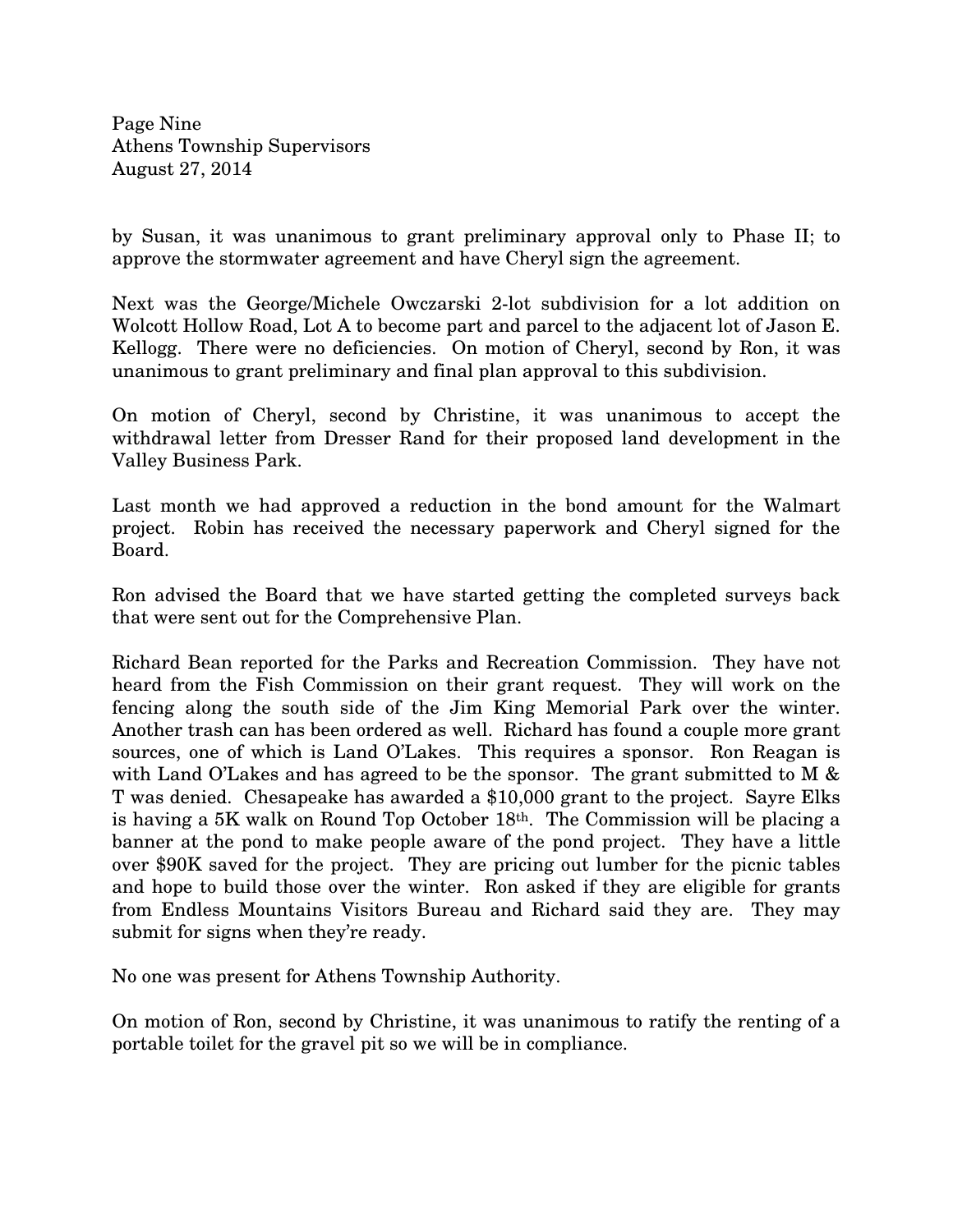Page Ten Athens Township Supervisors August 27, 2014

Robin requested permission to amend our gravel pit permit application to 7 acres from 10 acres, as they are requesting a more precise map of the property. Without having to have it surveyed, we can include 7 acres easily in the leased area. On motion of Susan, second by Christine, it was unanimous to have Robin amend the permit to 7 acres.

On motion of Ron, second by Christine, it was unanimous to have Robin sign up all the public works guys for the LTAP classes to be held here October 20th (Winter Maintenance) and October 21<sup>st</sup> (Road Surface Management).

John Thompson discussed Murray Creek Road with the Board. If we decide to abandon the section we are looking at for "No Winter Maintenance", it would be up to the landowners to maintain it as a private road. Christine said she thinks we should meet with the affected landowners if we decide to do this. Discussion was held. No action was taken.

Josh from Five Star Equipment was present to discuss the John Deere grader he had quoted for Randy. Randy told him what he needed in a grader. This is on state contract, and the cost would be \$207,511.20. This price includes maintenance every 500 miles by Five Star; a 5-year/1500 hours warranty; a 5 year/3000 hour extended warranty; and a trade-in of \$60,000 for our grader. Two of their technicians live in Athens, so they would be readily available. It will take  $8 - 10$  weeks to get it here, and the quote is good for 30 days. No action was taken at this time.

Ruth requested a change to the minutes of July 30th in her Treasurer's report. Cheryl said the minutes as written reflect what actually happened. No change was made. There were also requests for clarification on a few other issues, but the Board made no motions as they were unclear what Ruth wanted. On motion of Susan, second by Ron, it passed to approve the minutes of July 29, July 30 and August 13, 2014 as written. Christine voted no. Christine thought it would be helpful to have Ruth attend our meetings. Ron thought that would be helpful, too.

On motion of Christine, second by Cheryl, it was unanimous to allow Ruth to attend the Bradford County Township Association's meeting in the fall.

On motion of Ron, second by Cheryl, it was unanimous to have Keith, Ed and Robin attend the webinar "Documenting Your Emergency Response Costs" on October 1st from noon to 1:30.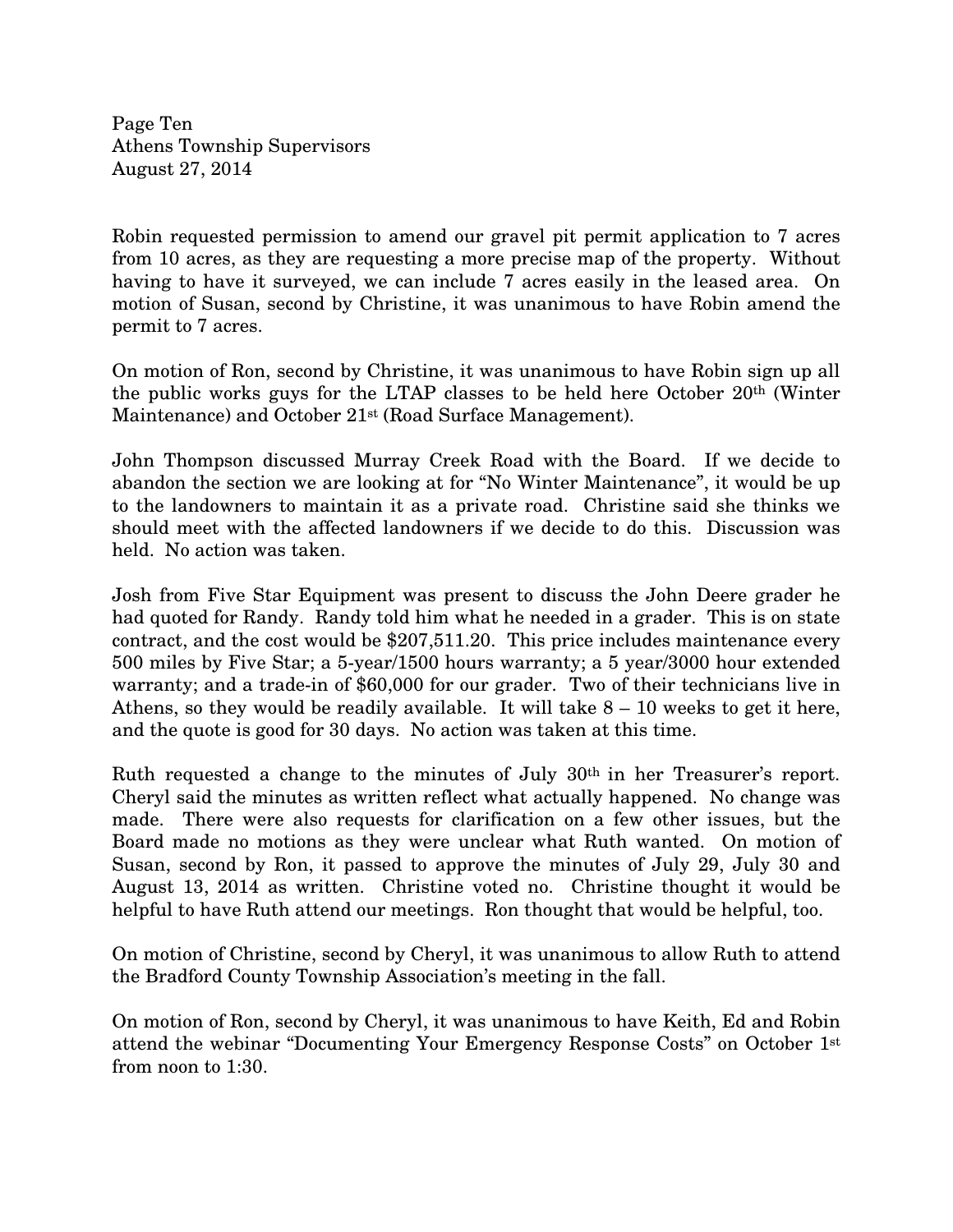Page Eleven Athens Township Supervisors August 27, 2014

On motion of Cheryl, second by Christine, it was unanimous to have Eddie attend the PAFPM Annual Fall Meeting September  $30<sup>th</sup>$  to October  $2<sup>nd</sup>$ , and to pay his necessary expenses.

The time clock was discussed again. Ron asked how we deal with clocking in/out for lunch and breaks, etc. Robin said you need to draft a policy to spell that out. John said he will draft a sample policy for review. Christine said everyone should be required to use the time clock, and that is the intention.

On motion of Ron, second by Christine, it was unanimous to adopt Floodplain ORDINANCE 2014-01.

The road cut ordinance was tabled until next month.

Ron said they had a speaker on document storage at the COG meeting. We need to look at doing something about that. He also would like the Board to send a letter to Tina Pickett and Gene Yaw in favor of the use of radar by local police. Robin said she sent a letter years ago and included a lot of pictures of accident areas, etc. She will try to find that. On motion of Cheryl, second by Ron, it was unanimous to have Robin draft a letter for review.

Discussion was held as to when we should hold our first budget workshop. Several dates were discussed. The budget workshop was set for September 9th at 6 PM.

On motion of Ron, second by Susan, it was unanimous to accept the monthly reports as presented.

On motion of Ron, second by Cheryl, it was unanimous to approve the payment of the monthly bills as presented. A complete list of revenues and expenditures is on file in the office of the Treasurer.

Correspondence/Information was as listed in the meeting agenda.

Ralph Blowers commented that is was a nice thing the Board did getting all the committees together for the joint meeting with refreshments. He feels it helps us all work together better.